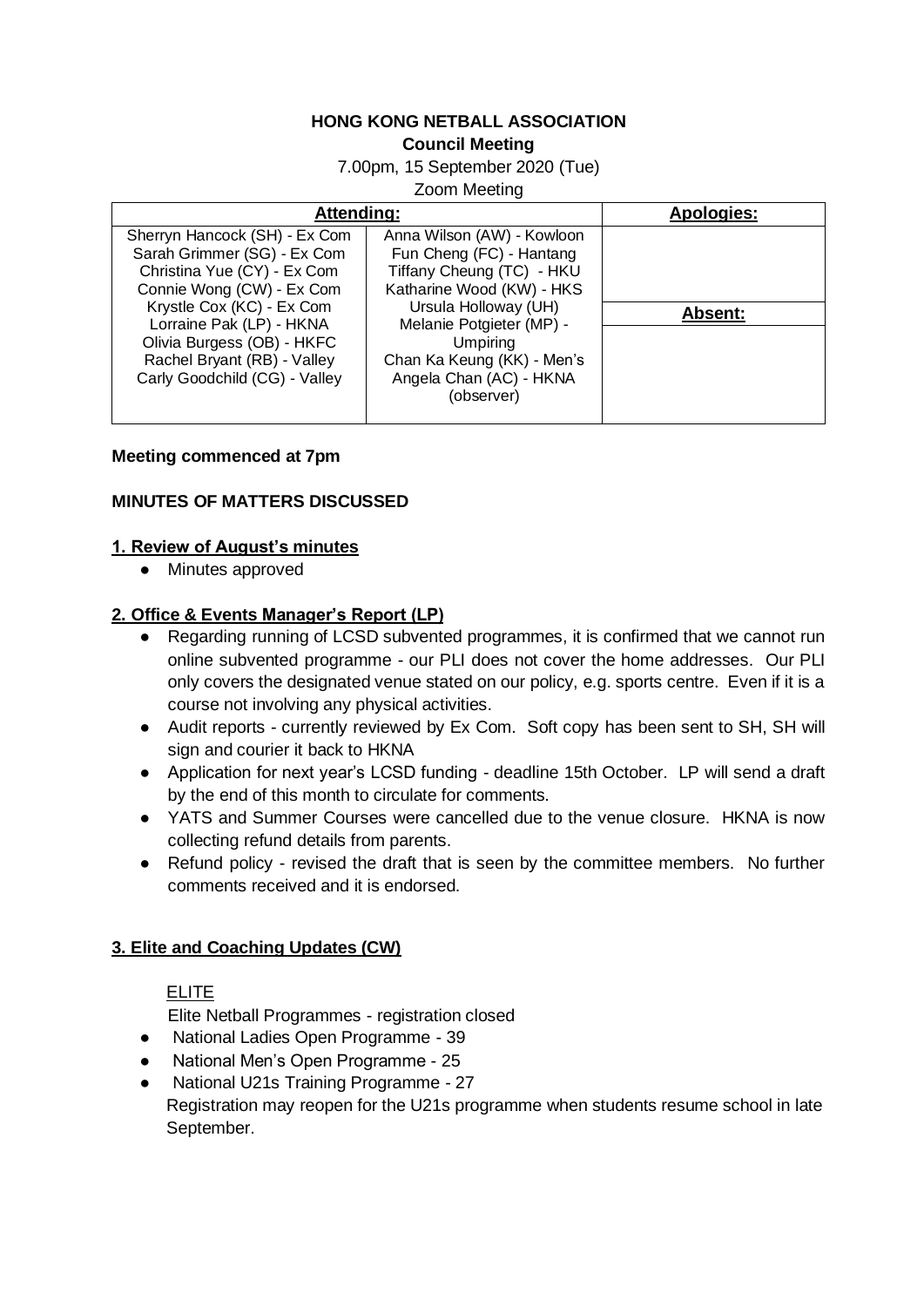### **COACHING**

### Head Coach Announcement

- Mr Dion Te Whetu from New Zealand was appointed as head coach for the National Ladies Open and National Men's Open programme. He will be based in Wellington and will lead the programme from there and will travel to Hong Kong in regular intervals once travel restriction is lifted.
- The National U21s Training Programme will be coached by HKNA Elite and Coaching Development Manager, Ms Angela Chan. The announcement has been made to the netball community via email and on social media.
- Officials Recruitment in Elite Training programme is now open. CW asked council members to ask if anyone would like to be involved.

### **OTHER**

NETFESTHK 2020 - postponed/cancelled The court for Chinese New Year period is not available for booking. HKNA is now looking for the dates over the Easter

## **4. President's & Treasurer's Report (SH)**

- Asian Indoor & Martial Arts Games are still happening and they have limited to 8 teams. HKNA needs to confirm our participation by Friday.
- Positions for council members need to be filled especially the JNL convenor. LP has put out all the job descriptions to the members. RB said the JNL job description needs to be refined as it's quite a big job. SH will reduce the job descriptions. CW suggested that is more overseeing the JNL and HKNA admin will be doing the admin and logistics work regarding the JNL. CW is concerned about paying someone externally to be JNL convenor as things are uncertain and we don't know if JNL will go ahead, hence funding is uncertain.
- Beach netball unsure if this is happening or whether there is interest in that. RB & KC says Beach netball is a big day on the netball calendar. KC to check with her contact to see whether Beach netball will go ahead
- Marketing and media facebook promo about mascot competition.
- CY is still chasing the nomination forms from committee members
- SH asked Council member to read the policy and procedures which need to be signed off
- Treasurer report SH has been working on it but have some issues so no report

# **5. League & Umpiring**

### Ladies league

- Team registrations 49 teams.
- Planning takes into 4 main components:
	- 1) Divisions
	- 2) Dates
	- 3) Courts
	- 4) Allocation of umpires
- Excom, UH & Jenny Chadwick (JC) met and discussed the above. 5 takeaways from the meeting.
- 1) Divisions divide the teams to as close per number of teams as possible. 7 teams in 7 divisions or 5 divisions of 8 teams and 1 division of 9 teams.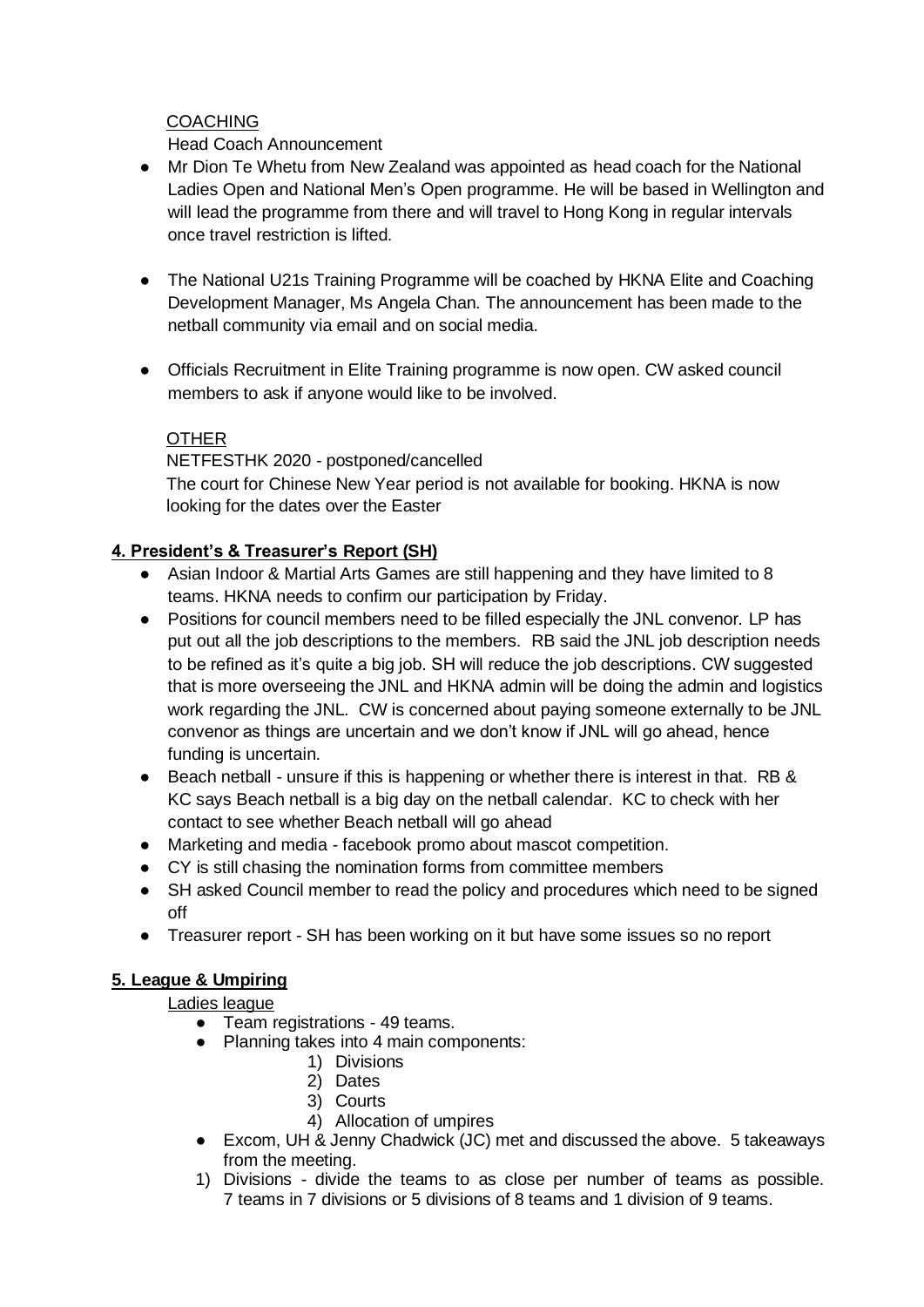- 2) How many teams in a division will determine how long the round robin will be: 8 teams – 23rd February - fit 1 round, 7th Dec - fit 2 rounds 7 teams – 4 th Jan - fit 2 rounds, 1st march - fit 1 round That's keeping one week for finals.
- 3) Courts can assess how many courts we need for any given Monday night, depending on venue availability. Confident that we will have enough courts but almost certainly will be all outdoor courts. We may have 2 matches for one night as we may use the Kowloon courts for a later start. 7:15pm and 8:30pm.
- 4) Umpires block out certain umpires for certain divisions for certain venues

### **5 Takeaways:**

- 1) Rank the registered 49 teams and then split them depending on our decision of how many teams per division.
- 2) Very likely we will not split the divisions if we can fit in 2 rounds. So 2nd round is the repeat of the first round.
- 3) Highly likely the teams will play outdoors. Venues used: Aberdeen and Fa Hui Park. Outdoor venues will be better due to masks restrictions. SH added that this is worst case scenario as indoor venues may not be available, e.g HKFC. SG asked OB to check with HKFC to confirm their guidelines
- 4) Finals format will be determined by the number of weeks left available. CW added that we could either have : 1 week of finals = every team will play.  $1v2$ ,  $3v4$ ,  $5v6$  etc 2 week of finals = semis and finals. Cup and Plate division. Cup 1v4, 2v3. Plate 5v8, 6v7. All teams will play additional 2 games.
- 5) Fees If games get cancelled and we cannot get the games played twice, we will go with the proportional refund based on the games we played. SH added that HKNA will not be asking for players fees until we know the games are starting. SG added that after the first 3 weeks of play. CY - chat to the clubs, we will try to refund and will be dependent on the LCSD support on the grants. Therefore not a guarantee in proportional to games but we will do our best.
- RB and CG asked how teams will be ranked. SH said mostly depending on the results and the players in the team. JC and UH will take the players movement and final results from previous years into consideration. UH said that divisions are smaller, so that possibly a team who was in Division 2 last year may drop to Division 4 as there are less teams in the divisions.
- AW asked if the draft can be circulated to the committee members before it goes public. UH said that she will call convenors if they don't get the division they have asked for.
- LP said that some teams only want to register if competition is confirmed. On if we have spare courts, we could include more teams.